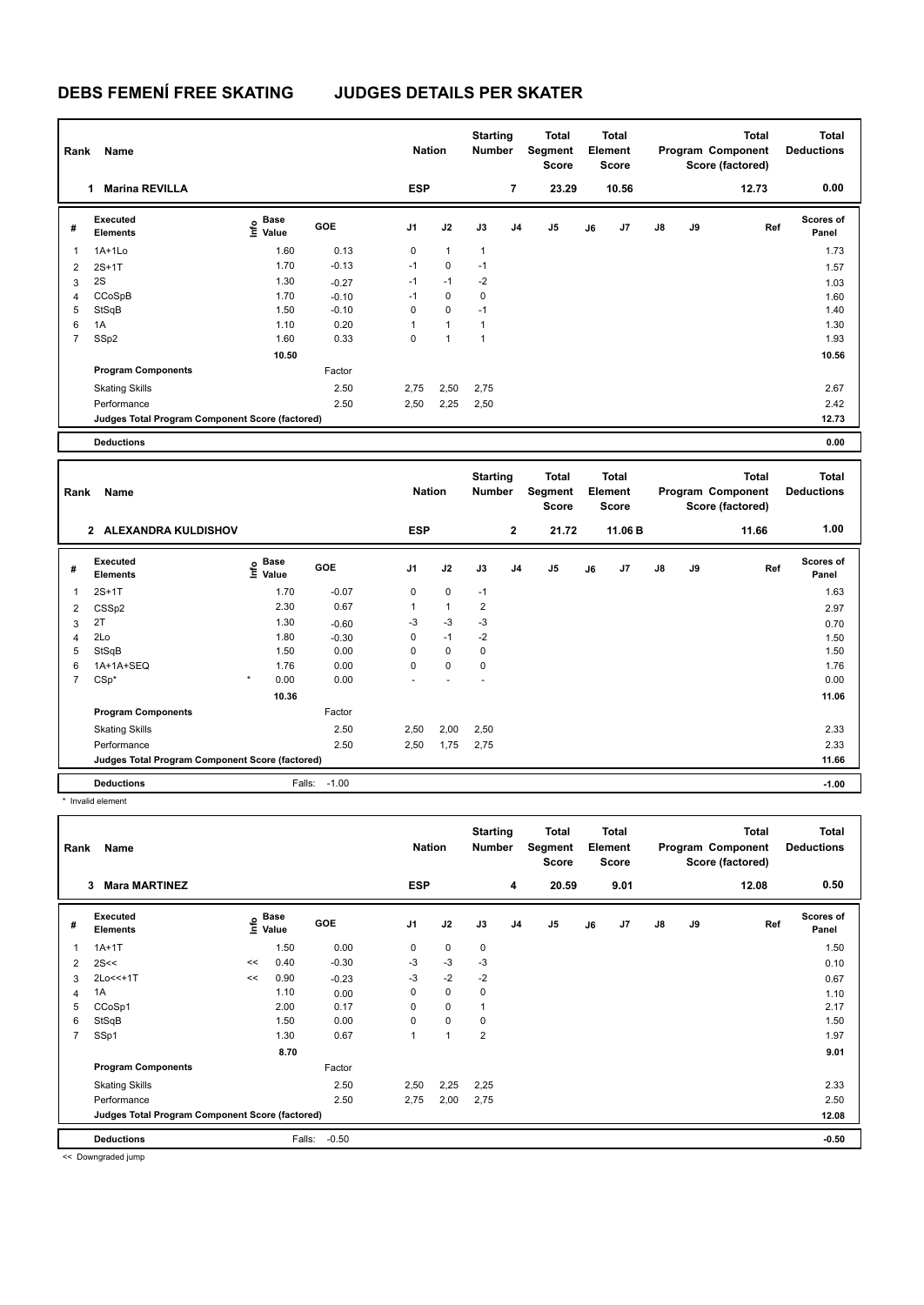## **DEBS FEMENÍ FREE SKATING JUDGES DETAILS PER SKATER**

| Rank           | Name                                            |                           |        |         | <b>Nation</b>  |             | <b>Starting</b><br><b>Number</b> |                | <b>Total</b><br>Segment<br>Score |    | Total<br>Element<br><b>Score</b>        |    |    | <b>Total</b><br>Program Component<br>Score (factored) | <b>Total</b><br><b>Deductions</b> |
|----------------|-------------------------------------------------|---------------------------|--------|---------|----------------|-------------|----------------------------------|----------------|----------------------------------|----|-----------------------------------------|----|----|-------------------------------------------------------|-----------------------------------|
|                | 4 Alicia LOBON CATIVIELA                        |                           |        |         | <b>ESP</b>     |             |                                  | 1              | 18.34                            |    | 9.21                                    |    |    | 10.63                                                 | 1.50                              |
| #              | Executed<br><b>Elements</b>                     | Base<br>e Base<br>⊆ Value | GOE    |         | J <sub>1</sub> | J2          | J3                               | J <sub>4</sub> | J5                               | J6 | J7                                      | J8 | J9 | Ref                                                   | Scores of<br>Panel                |
| $\mathbf{1}$   | 1A                                              |                           | 1.10   | $-0.60$ | $-3$           | $-3$        | $-3$                             |                |                                  |    |                                         |    |    |                                                       | 0.50                              |
| $\overline{2}$ | 2Lo                                             |                           | 1.80   | $-0.90$ | $-3$           | $-3$        | $-3$                             |                |                                  |    |                                         |    |    |                                                       | 0.90                              |
| 3              | 2S                                              |                           | 1.30   | $-0.13$ | $-1$           | 0           | $-1$                             |                |                                  |    |                                         |    |    |                                                       | 1.17                              |
| $\overline{4}$ | CCoSp1                                          |                           | 2.00   | 0.00    | $\mathsf 0$    | $\mathbf 0$ | $\mathbf 0$                      |                |                                  |    |                                         |    |    |                                                       | 2.00                              |
| 5              | 1A                                              |                           | 1.10   | $-0.60$ | -3             | $-3$        | $-3$                             |                |                                  |    |                                         |    |    |                                                       | 0.50                              |
| 6              | StSqB                                           |                           | 1.50   | 0.17    | $\mathbf 0$    | $\pmb{0}$   | $\mathbf{1}$                     |                |                                  |    |                                         |    |    |                                                       | 1.67                              |
| $\overline{7}$ | CSSp2                                           |                           | 2.30   | 0.17    | $\mathbf{1}$   | $\mathbf 0$ | $\mathbf 0$                      |                |                                  |    |                                         |    |    |                                                       | 2.47                              |
|                |                                                 |                           | 11.10  |         |                |             |                                  |                |                                  |    |                                         |    |    |                                                       | 9.21                              |
|                | <b>Program Components</b>                       |                           |        | Factor  |                |             |                                  |                |                                  |    |                                         |    |    |                                                       |                                   |
|                | <b>Skating Skills</b>                           |                           |        | 2.50    | 2,50           | 2,25        | 2,75                             |                |                                  |    |                                         |    |    |                                                       | 2.50                              |
|                | Performance                                     |                           |        | 2.50    | 2,00           | 1,50        | 1,75                             |                |                                  |    |                                         |    |    |                                                       | 1.75                              |
|                | Judges Total Program Component Score (factored) |                           |        |         |                |             |                                  |                |                                  |    |                                         |    |    |                                                       | 10.63                             |
|                | <b>Deductions</b>                               |                           | Falls: | $-1.50$ |                |             |                                  |                |                                  |    |                                         |    |    |                                                       | $-1.50$                           |
|                |                                                 |                           |        |         |                |             |                                  |                |                                  |    |                                         |    |    |                                                       |                                   |
|                |                                                 |                           |        |         |                |             |                                  |                |                                  |    |                                         |    |    |                                                       |                                   |
| Rank           | Name                                            |                           |        |         | <b>Nation</b>  |             | <b>Starting</b><br>Number        |                | <b>Total</b><br>Segment<br>Score |    | Total<br><b>Element</b><br><b>Score</b> |    |    | <b>Total</b><br>Program Component<br>Score (factored) | <b>Total</b><br><b>Deductions</b> |
|                | 5 Andrea PAZOS                                  |                           |        |         | <b>AND</b>     |             |                                  | 3              | 17.70                            |    | 8.62                                    |    |    | 9.58                                                  | 0.50                              |
| #              | Executed                                        | Base                      | GOE    |         | J <sub>1</sub> | J2          | J3                               | J <sub>4</sub> | J <sub>5</sub>                   | J6 | J7                                      | J8 | J9 | Ref                                                   | Scores of                         |
|                | <b>Elements</b>                                 | e Base<br>⊆ Value         |        |         |                |             |                                  |                |                                  |    |                                         |    |    |                                                       | Panel                             |
| $\mathbf{1}$   | 2Lo                                             |                           | 1.80   | $-0.90$ | $-3$           | $-3$        | $-3$                             |                |                                  |    |                                         |    |    |                                                       | 0.90                              |
| $\overline{2}$ | 2S+1A+SEQ                                       |                           | 1.92   | 0.00    | 0              | 0           | 0                                |                |                                  |    |                                         |    |    |                                                       | 1.92                              |
| 3              | 2T<<+1A+SEQ                                     | <<                        | 1.20   | $-0.60$ | $-3$           | $-3$        | $-3$                             |                |                                  |    |                                         |    |    |                                                       | 0.60                              |
| $\overline{4}$ | CCoSp1                                          |                           | 2.00   | 0.00    | $\mathbf 0$    | $\mathbf 0$ | $\mathbf 0$                      |                |                                  |    |                                         |    |    |                                                       | 2.00                              |
| 5              | StSqB                                           |                           | 1.50   | 0.00    | $\mathsf 0$    | 0           | 0                                |                |                                  |    |                                         |    |    |                                                       | 1.50                              |
| $\,6$          | 2S<<                                            | <<                        | 0.40   | $-0.30$ | -3             | $-3$        | $-3$                             |                |                                  |    |                                         |    |    |                                                       | 0.10                              |
| $\overline{7}$ | CSSpB                                           |                           | 1.60   | 0.00    | $\Omega$       | $\mathbf 0$ | $\mathbf 0$                      |                |                                  |    |                                         |    |    |                                                       | 1.60                              |
|                |                                                 |                           | 10.42  |         |                |             |                                  |                |                                  |    |                                         |    |    |                                                       | 8.62                              |
|                | <b>Program Components</b>                       |                           |        | Factor  |                |             |                                  |                |                                  |    |                                         |    |    |                                                       |                                   |
|                | <b>Skating Skills</b>                           |                           |        | 2.50    | 2,25           | 1,75        | 2,25                             |                |                                  |    |                                         |    |    |                                                       | 2.08                              |
|                | Performance                                     |                           |        | 2.50    | 2,00           | 1,50        | 1,75                             |                |                                  |    |                                         |    |    |                                                       | 1.75                              |
|                | Judges Total Program Component Score (factored) |                           |        |         |                |             |                                  |                |                                  |    |                                         |    |    |                                                       | 9.58                              |

<< Downgraded jump

| Rank | Name                                            |         |                       |            | <b>Nation</b>  |      | <b>Starting</b><br><b>Number</b> |                | Total<br>Segment<br><b>Score</b> |    | <b>Total</b><br>Element<br><b>Score</b> |               |    | <b>Total</b><br>Program Component<br>Score (factored) | <b>Total</b><br><b>Deductions</b> |
|------|-------------------------------------------------|---------|-----------------------|------------|----------------|------|----------------------------------|----------------|----------------------------------|----|-----------------------------------------|---------------|----|-------------------------------------------------------|-----------------------------------|
|      | Ariadna LÓPEZ GATÓN<br>6                        |         |                       |            | <b>AND</b>     |      |                                  | 8              | 17.61                            |    | 9.10 B                                  |               |    | 10.01                                                 | 1.50                              |
| #    | Executed<br><b>Elements</b>                     |         | $\sum_{i=1}^{n}$ Base | <b>GOE</b> | J <sub>1</sub> | J2   | J3                               | J <sub>4</sub> | J5                               | J6 | J <sub>7</sub>                          | $\mathsf{J}8$ | J9 | Ref                                                   | <b>Scores of</b><br>Panel         |
| 1    | 2F<                                             | $\prec$ | 1.40                  | $-0.90$    | $-3$           | $-3$ | $-3$                             |                |                                  |    |                                         |               |    |                                                       | 0.50                              |
| 2    | 2Lo                                             |         | 1.80                  | $-0.90$    | $-3$           | $-3$ | $-3$                             |                |                                  |    |                                         |               |    |                                                       | 0.90                              |
| 3    | StSqB                                           |         | 1.50                  | $-0.10$    | 0              | 0    | $-1$                             |                |                                  |    |                                         |               |    |                                                       | 1.40                              |
| 4    | 2S                                              |         | 1.30                  | $-0.60$    | $-3$           | $-3$ | $-3$                             |                |                                  |    |                                         |               |    |                                                       | 0.70                              |
| 5    | CCoSp2                                          |         | 2.50                  | 0.00       | $\mathbf 0$    | 0    | $\mathbf 0$                      |                |                                  |    |                                         |               |    |                                                       | 2.50                              |
| 6    | $2S^*$                                          | $\star$ | 0.00                  | 0.00       |                |      |                                  |                |                                  |    |                                         |               |    |                                                       | 0.00                              |
| 7    | SSp2                                            |         | 1.60                  | 0.50       | 1              | 1    | 1                                |                |                                  |    |                                         |               |    |                                                       | 2.10                              |
|      |                                                 |         | 10.10                 |            |                |      |                                  |                |                                  |    |                                         |               |    |                                                       | 9.10                              |
|      | <b>Program Components</b>                       |         |                       | Factor     |                |      |                                  |                |                                  |    |                                         |               |    |                                                       |                                   |
|      | <b>Skating Skills</b>                           |         |                       | 2.50       | 2,25           | 2,25 | 2,25                             |                |                                  |    |                                         |               |    |                                                       | 2.25                              |
|      | Performance                                     |         |                       | 2.50       | 2,00           | 1,50 | 1,75                             |                |                                  |    |                                         |               |    |                                                       | 1.75                              |
|      | Judges Total Program Component Score (factored) |         |                       |            |                |      |                                  |                |                                  |    |                                         |               |    |                                                       | 10.01                             |
|      | <b>Deductions</b>                               |         | Falls:                | $-1.50$    |                |      |                                  |                |                                  |    |                                         |               |    |                                                       | $-1.50$                           |

< Under-rotated jump \* Invalid element